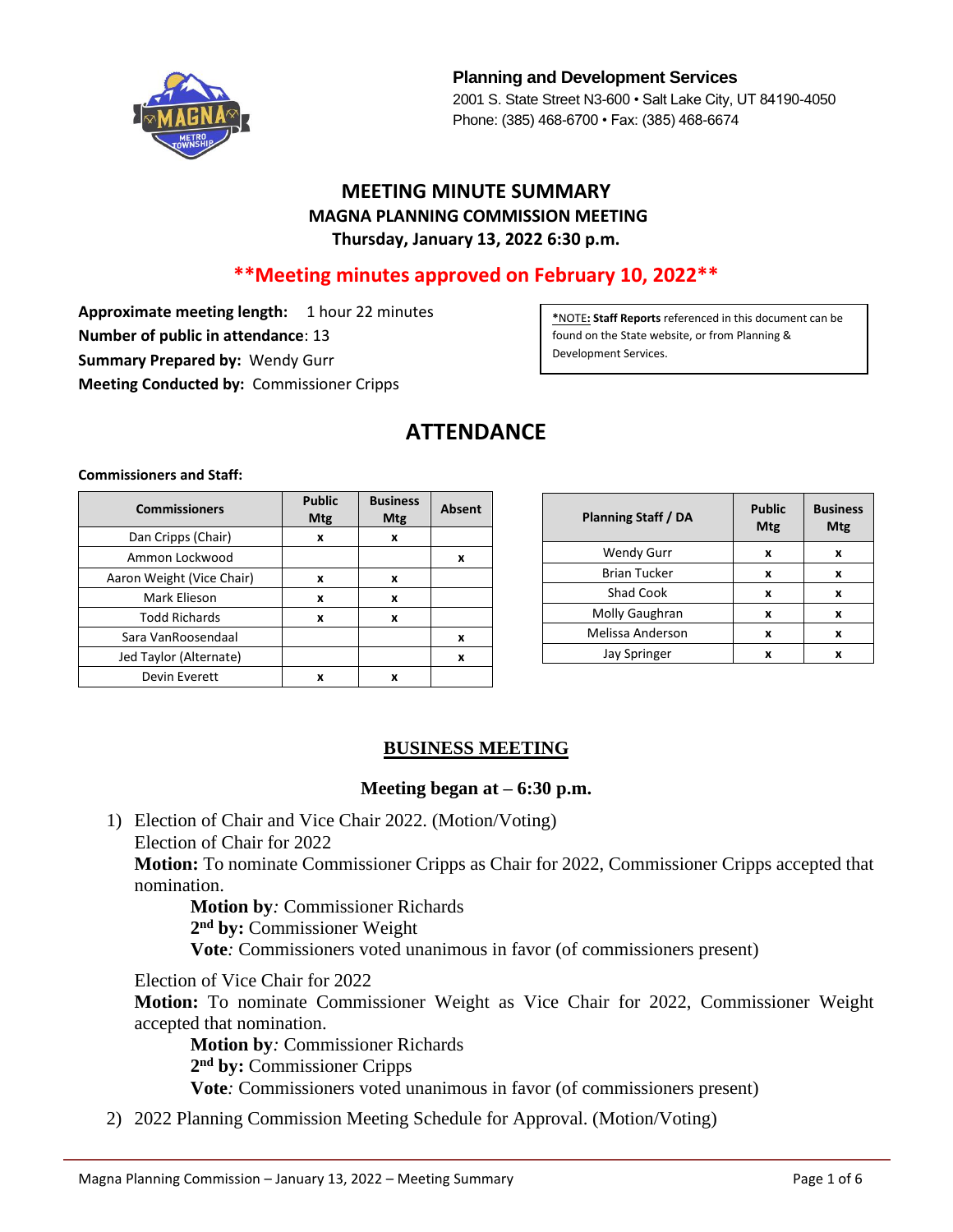**Motion:** To approve the 2022 Planning Commission Meeting Schedule as presented. **Motion by***:* Commissioner Richards **2 nd by:** Commissioner Weight **Vote***:* Commissioners voted unanimous in favor (of commissioners present)

3) Approval of the December 9, 2021 Planning Commission Meeting minutes. (Motion/Voting) **Motion:** To approve the December 9, 2021 Planning Commission Meeting minutes as presented with one amendment.

**Motion by***:* Commissioner Richards **2 nd by:** Commissioner Elieson **Vote***:* Commissioners voted unanimous in favor (of commissioners present)

4) Other Business Items (as needed)

*Mr. Springer said there will be an overview of upcoming trainings and coordinate training for active legislative sessions. Commissioner Elieson said he received four hours training with Salt Lake County. Commissioner Richards said he went to Fall APA Conference and if counts towards this year. Mr. Springer said new law came into effect and will need new training.*

*Commissioner Richards motioned to close business meeting, Commissioner Elieson seconded that motion.*

# **LAND USE APPLICATION(S)**

# **Meetings began at – 6:41 p.m.**

**CUP2021-000449 -** AT&T is requesting conditional use approval for an 80-foot monopine (stealth monopole facility) proposed to be located in Copper Club Golf Course. **Acreage:** 88.01 acres. **Location:** 8940 West 2600 South. **Zone:** A-1/zc (Agricultural Zone). **Planner:** Molly Gaughran (Motion/Voting)

The Planning Commission, in its discretion, may request public input on this application prior to acting on the application. If public input is requested, public comment will be limited to three minutes per person.

*Greater Salt Lake Municipal Services District Planner Molly Gaughran provided an analysis of the Staff Report.*

*Commissioners and staff had a brief discussion regarding the height, surrounding height of lights and trees, and Kennecott lease.*

# **PUBLIC PORTION OF MEETING OPENED**

**Speaker # 1:** Applicant **Name:** Richard Lee **Address:** 185 South 1970 East, Heber

**Comments:** Mr. Lee said light poles are 8 feet, looked at collocating on them. Didn't appear they would be sound, looked at location, technical to resolve, liquefaction issues and providing test results. 80 feet requesting, height is an advantage, more and better coverage, fill in a gap in coverage and would allow more efficiently and effectively.

*Commissioner Richards said downfall and trees and trash, will the area be cleaned up. Mr. Lee said will clean up immediate area, swath of trees separating the park and golf course. Commissioner Richards said*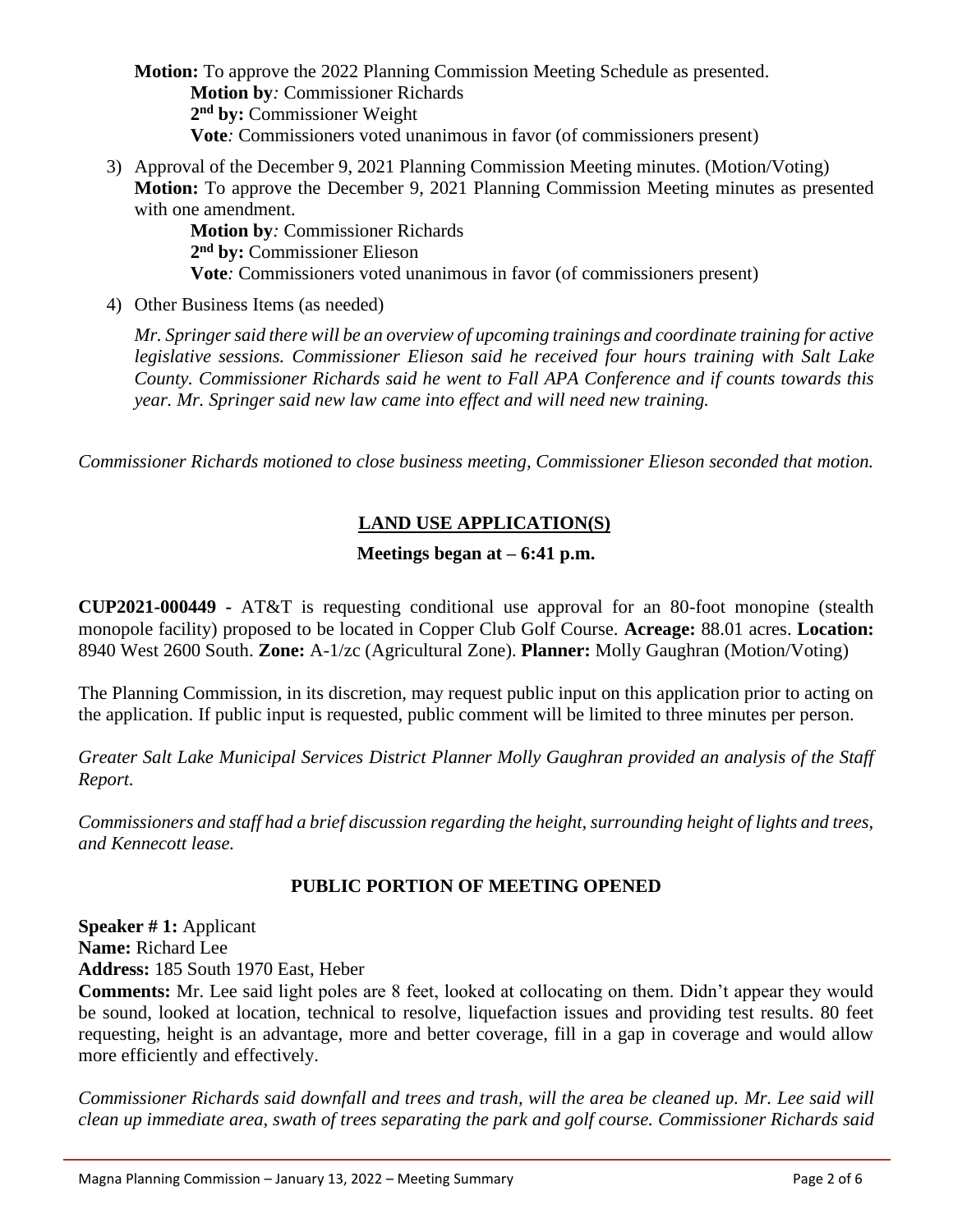*to the east, working on proposed dog park. Mr. Lee said reasonable and need to extend clean up, within reason. Commissioner Everett asked about the extra 20 feet, asked if can draw the surrounding area to benefit in the additional 20 feet. Mr. Lee said it would be plotted out and can request that.*

*Commissioner Richards motioned to open the public meeting, Commissioner Weight seconded that motion.*

*No one from the public present to speak.*

*Commissioner Richards motioned to close the public meeting, Commissioner Elieson seconded that motion.*

#### **PUBLIC PORTION OF MEETING CLOSED**

*Commissioners had a brief discussion regarding color and monopine, over monopole.*

**Motion:** To approve application #CUP2021-000449 for AT&T requesting conditional use approval for an 80-foot monopine (stealth monopole facility) proposed to be located in Copper Club Golf Course with staff recommendations.

**Motion by***:* Commissioner Richards **2 nd by:** Commissioner Elieson **Vote***:* Commissioners voted unanimous in favor (of commissioners present)

**CUP2021-000477 –** Chinar Properties QOZB is requesting approval of a conditional use permit for a site development plan for a 5-unit multi-tenant commercial building. **Acreage:** .92 acre. **Location:** 2870 South 8400 West. **Zone:** C-2 (Commercial). **Planner:** Brian Tucker (Motion/Voting)

The Planning Commission, in its discretion, may request public input on this application prior to acting on the application. If public input is requested, public comment will be limited to three minutes per person.

*Greater Salt Lake Municipal Services District Planner Brian Tucker provided an analysis of the Staff Report.*

*Commissioners and staff had a brief discussion regarding fencing, trees, parking, sign height and building signage.*

#### **PUBLIC PORTION OF MEETING OPENED**

**Speaker # 1:** Applicant **Name:** Greg Wilson **Address:** 13759 Admiral Drive, Riverton **Comments:** Mr. Wilson said pleasure working with staff, exchange site plans.

**Speaker # 2**: Applicant **Name:** Gordon Jacobson **Address:** 183 North 100 West, Alpine

**Comments:** Mr. Jacobson said it is a great opportunity to support Magna, interest in potential tenants. Recognize with apartment complex, need for additional parking, and may have conflict in the future. Parking ratio, anticipating a drive-thru tenant, essentially a drive thru will function as additional parking stalls and allows business to transact and potential 15 additional cars in the queue and functionally overparked. Berm between 8400 and business, may impact by visibility.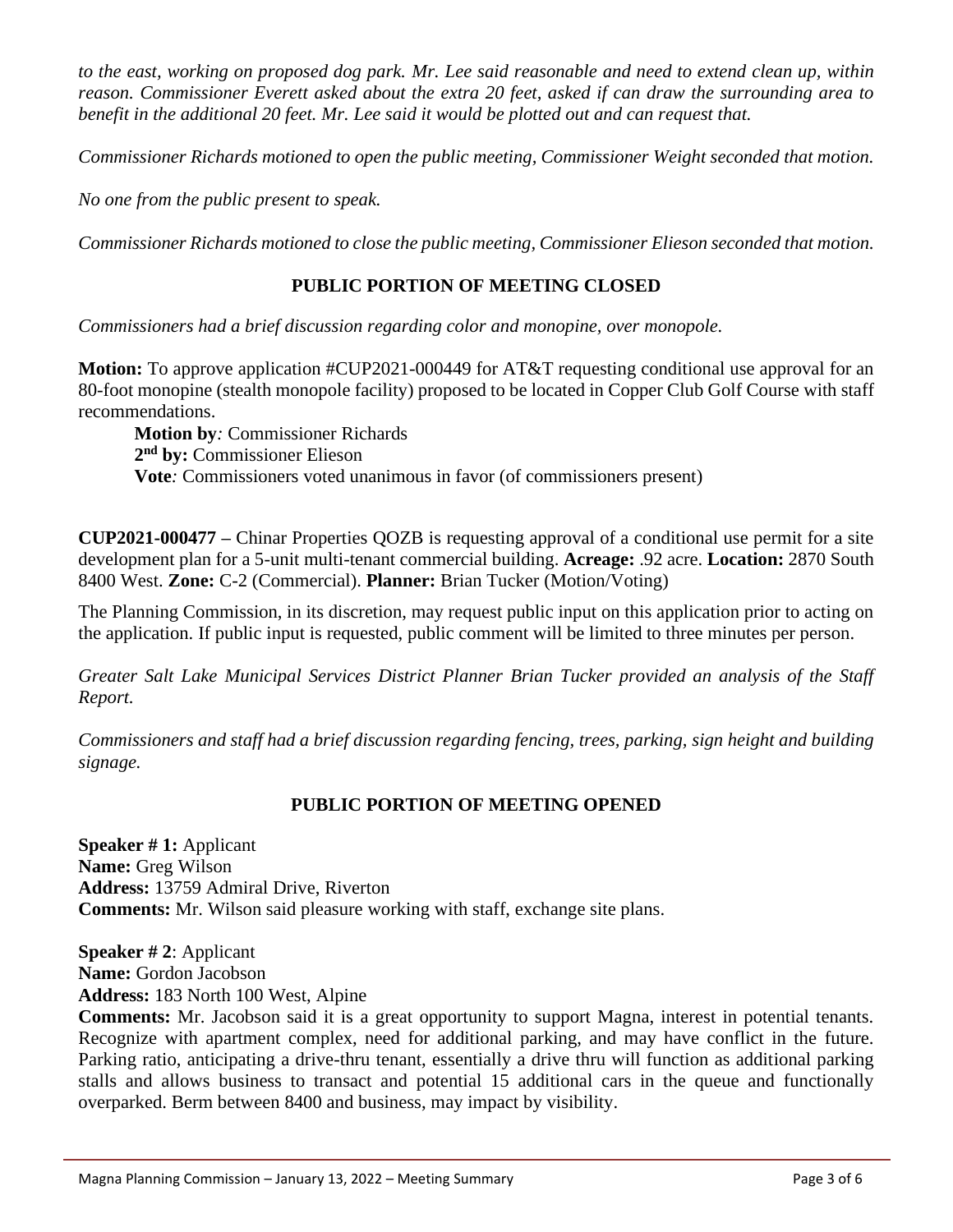*Commissioner Richards said doesn't see a problem not putting a berm or a wall. Commissioner Cripps said a wall would create the barrier. Mr. Jacobson said a three-foot berm isn't an obstacle. Good location for growth and development.* 

*Commissioner Richards motioned to open the public meeting, Commissioner Weight seconded that motion.*

**Speaker # 3**: Citizen **Name:** Jordan Bateman **Address:** 2631 South Titanium Drive, Magna **Comments:** Mr. Bateman said he is a possible tenant, open barber shop. Concern is crosswalk, become a dangerous crossing and is there a plan to have upgraded.

*Commissioner Richards said not that he is aware, because it's so close to 2700.*

*Commissioner Richards motioned to close the public meeting, Commissioner Weight seconded that motion.*

# **PUBLIC PORTION OF MEETING CLOSED**

*Commissioners and counsel had a brief discussion regarding berm, no wall at least on east and north side, maybe along west and south, request no parking on 8400 west, overhang, 45 parking stalls and mobile queue.*

**Motion:** To approve application #CUP2021-000477 for Chinar Properties QOZB requesting approval of a conditional use permit for a site development plan for a 5-unit multi-tenant commercial building with staff recommendation with inclusion of berm on east and north areas.

**Motion by***:* Commissioner Richards

**2 nd by:** Commissioner Elieson

**Vote***:* Commissioners voted unanimous in favor (of commissioners present)

**SUB2021-000442 –** Dominion Energy is requesting approval of a 1 lot subdivision, creating a separate lot for Dominion's LNG Facility. **Acreage:** 80.37 acres. **Location:** 1731 South 8000 West. **Zone:** C-2 (Commercial). **Planner:** Brian Tucker (Motion/Voting)

The Planning Commission, in its discretion, may request public input on this application prior to acting on the application. If public input is requested, public comment will be limited to three minutes per person.

*Greater Salt Lake Municipal Services District Planner Brian Tucker provided an analysis of the Staff Report.*

# **PUBLIC PORTION OF MEETING OPENED**

**Speaker # 1:** Applicant **Name:** Will Radford **Address:** 10234 West Country wood Drive, Sandy **Comments:** Mr. Radford said subdividing and conditional use requires three improvements, will only have to run street improvements up to develop. Other lot will be a buffer space undeveloped.

*Commissioner Richards motioned to open the public meeting, Commissioner Elieson seconded that motion.*

*No one from the public present to speak.*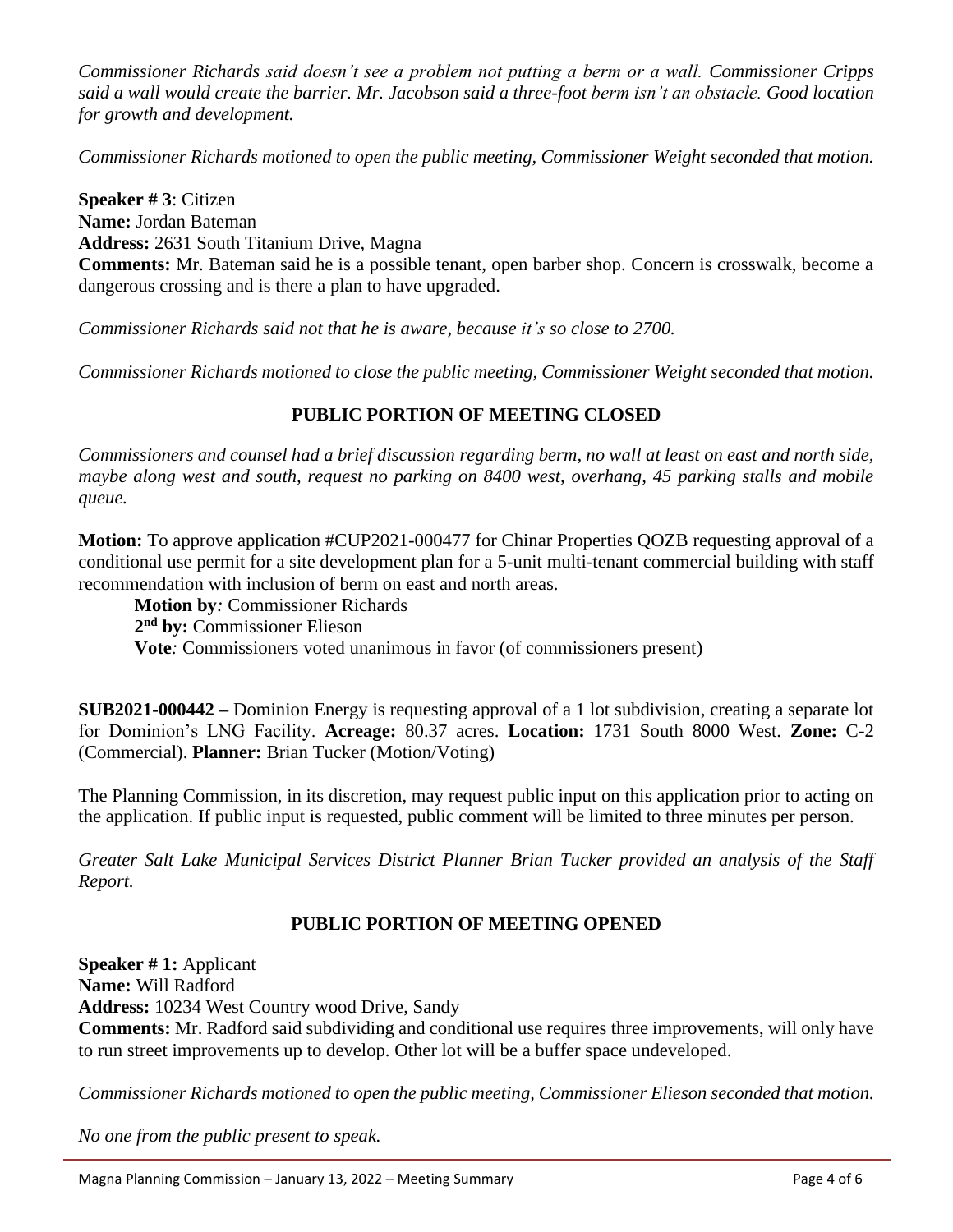*Commissioner Richards motioned to close the public meeting, Commissioner Elieson seconded that motion.*

#### **PUBLIC PORTION OF MEETING CLOSED**

**Motion:** To approve application #SUB2021-000442 for Dominion Energy is requesting approval of a 1 lot subdivision, creating a separate lot for Dominion's LNG Facility with staff recommendation.

**Motion by***:* Commissioner Weight **2 nd by:** Commissioner Richards **Vote***:* Commissioners voted unanimous in favor (of commissioners present)

**PUD2021-000353** – D.R. Horton is requesting approval of the proposed Gateway to Little Valley Phase 3 Preliminary Plat. The plat contains 109 Lots and 43 Units. **Acreage:** 36.919 acres. **Location:** 4000 South 8400 West. **Zone:** P-C. **Planner:** Shad Cook (Motion/Voting)

The Planning Commission, in its discretion, may request public input on this application prior to acting on the application. If public input is requested, public comment will be limited to three minutes per person.

*Greater Salt Lake Municipal Services District Planner Shad Cook provided an analysis of the Staff Report.*

*Commissioners and staff had a brief discussion regarding Wasatch Waste and total lots.*

### **PUBLIC PORTION OF MEETING OPENED**

**Speaker # 1:** Applicant **Name:** Korey Kinder **Address:** 12351 Gateway Parkway, Draper **Comments:** Mr. Kinder said total 281 of units for phase 3. Public roads are typical roads and private is access for rear load town homes. HOA working with waste station and will be resolved.

*Commissioner Richards said Wasatch Waste wasn't aware.*

*Commissioner Richards motioned to open the public meeting, Commissioner Elieson seconded that motion.*

*No one from the public present to speak.*

*Commissioner Richards motioned to close the public meeting, Commissioner Elieson seconded that motion.*

#### **PUBLIC PORTION OF MEETING CLOSED**

*Commissioners had a brief discussion regarding area between the townhomes.*

**Motion:** To approve application #PUD2021-000353 for D.R. Horton requesting approval of the proposed Gateway to Little Valley Phase 3 Preliminary Plat. The plat contains 109 Lots and 43 Units with staff recommendations.

**Motion by***:* Commissioner Weight **2 nd by:** Commissioner Richards **Vote***:* Commissioners voted unanimous in favor (of commissioners present)